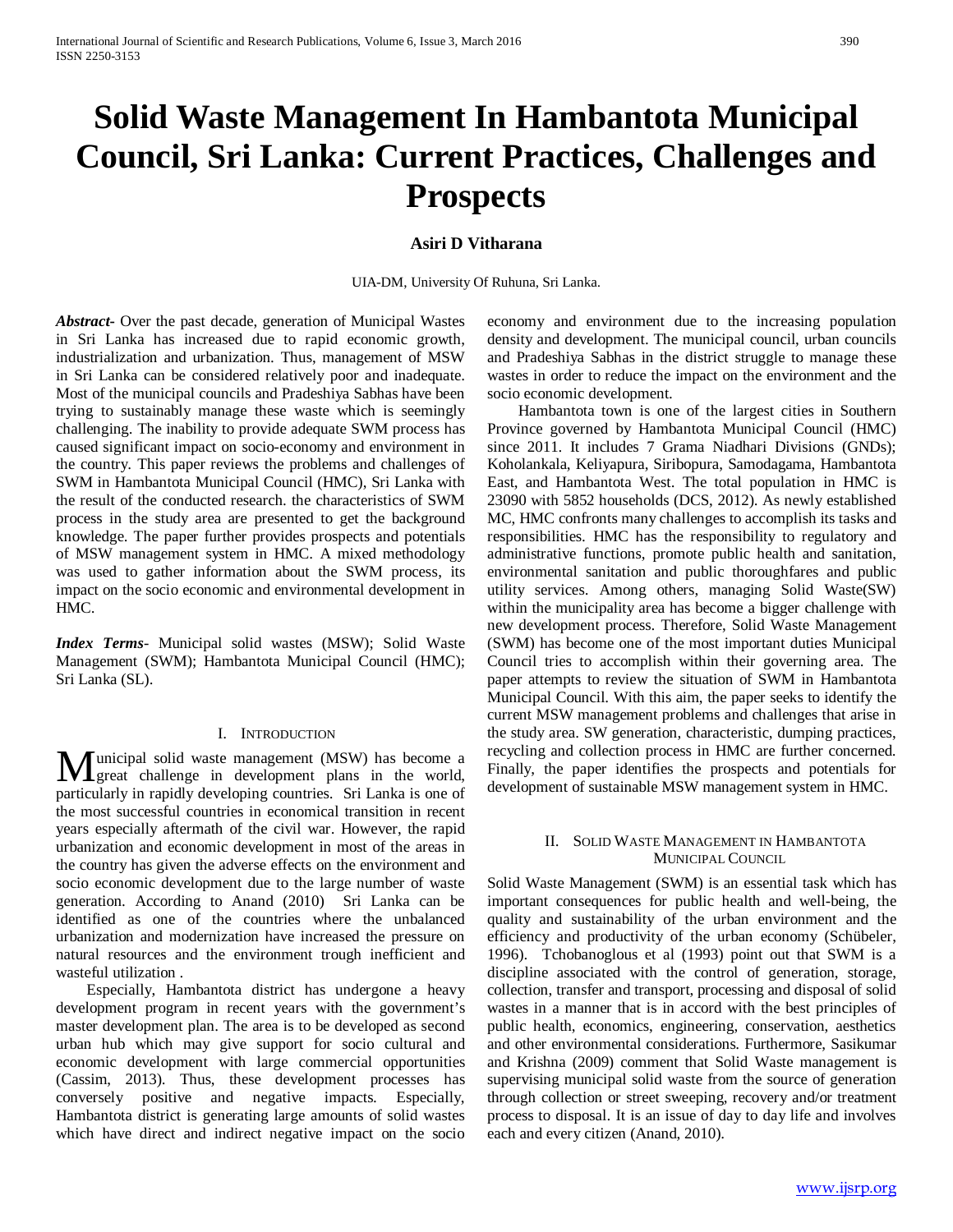SWM in HMC has been carried on by government sector, non government sector, and both together in many phases. When the Hambantota town was under Hambantota Urban council (HUC), the generated waste within the council area was transported and dumped in to a land situated by the side of a forest reserve and Siribopura Tsunami Housing Scheme. The strategy was open dumping and had no further process. In 2005, Energy Forum Non Governmental Organization established a public private civil society partnership for integrated Sustainable Waste Management called Hambantota Nagara Pawithratha Sangamaya (HNPS). For this approach the WASTE internationals, CORD-AID and VNG internationals provided all the necessary financial and technical supports. The HNPS consisted of government officials, regional chamber of commerce, NGOs and CBOs. With the cooperation of all these stakeholders HNPS implemented the ISWM programme and established the Hambantota Integrated Solid Waste Management Center (HISWMC) for the period 2006 to 2009. After HUC transferred in to HMC, the SWM became more challenging. The Municipality included seven GNDs and its area was expanded. The HMC had to cover more areas for SWM which increased the problems and challenges in many ways.

#### 2.1. Solid Waste generation and its characteristics in HMC

 Over the past few years, generation of SW in HMC has increased due to new development process and the population growth. According to WACS survey by SATREPS Project, The areas which were under Hambantota Urban Council generating 23.1 tons SW/MSW per day (see table 4). 10.5 tons of these are on site disposals and 9.9 tons are discharged after collection by HMC. These statistics are only from Hambantota east and Hambantota west Grama Niladhari Divisions (GNDs) and identified especial places. There are more five Grama Niladhari Divisions (GNDS) to be considered for the total waste generation in HMC. These GNDs where the Municipality has not started the waste collection process have significant population.

Moreover, with the new development process and population growth, the generation of waste is expected to be increased within few years. As a fact, the waste generation has become a significant issue in the study area.

# **Table 1: Waste Stream Breakdown (t/d)**

| <b>Source</b>      | <b>Generation</b><br>(TONS) | <b>On-Site</b><br>disposal | <b>Discharge</b> |
|--------------------|-----------------------------|----------------------------|------------------|
| <b>Households</b>  | 9,3                         | 5,9                        | 3,4              |
| <b>Commercial</b>  | 2,4                         | 0.8                        | 1,7              |
| <b>Institution</b> | 2,7                         | 0.5                        | 2,2              |
| <b>Industries</b>  | 3,1                         | 1,5                        | 1,6              |
| <b>Market</b>      | 0,1                         | 0,0                        | 0,1              |
| Port               | 1,8                         | 1,8                        | 0,0              |
| <b>Drainage</b>    | 0,8                         | $\Omega$                   | 0,8              |
| Unknown(           | 2,8                         | 0,0                        | 0,0              |
| <b>Recyclables</b> |                             |                            |                  |
| excluding food)    |                             |                            |                  |
| <b>Total</b>       | 23,1                        | 10,5                       | 9.9              |

Source: SATREPS (2014).

 The characteristic of SW is important when considering proper SWM In HMC. The source of SW included residential and commercial activities in the study area. According to the research, the components of SW from primary sources include paper and carton, plastic, food waste, tins and cans, fibre bags, glass, tree leaves, coconut shells and charks & ash ( see chart 1). By implication, the research statistics indicate that the households mostly discarded food waste (22%), tree leaves (21%) and plastics (16%) while business places mostly discarded paper and carton (39%); plastic (29%) and food waste (20%) (see chart 1). However, all together 59% from households (HH) and 61% from business places (BP) discarded organic waste and therefore it is possible to safely manage these wastes with composting process.



#### Source: Research Statistics

 2.2. Waste storage, disposal practices and collection Process in Hambantota Municipal council

 Solid waste Storage and disposal consists one of the most important elements of the SWM process. Safe disposal of solid waste is important for safeguarding both public health and the environment (Ramachandra, 2006). Therefore, it is important to investigate primary storage and disposal practices in the study

area, since the information provides a clear indication of the issues with solid waste management practices. There are issues with waste storage and primary disposal practices in HMC. Most of the Households and Business places do not have proper waste containers to store their waste. Both households and business places are using carton, waste basket, old bucket, plastic bag or a tin/can as a waste container. As shown in chart 2 below, The plastic bag usage as a waste container is higher. 42% of the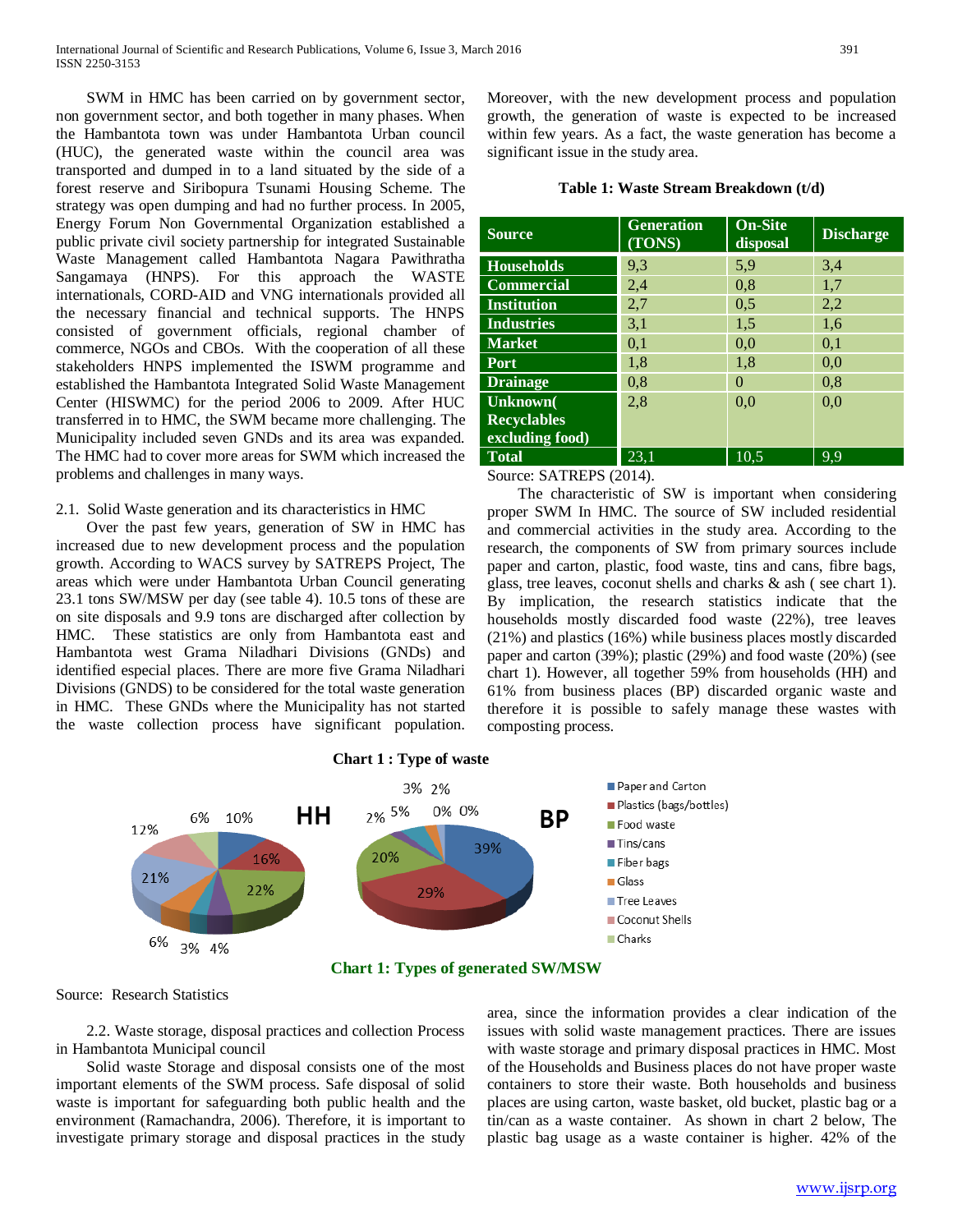households and 36 % of the business places use plastic bags while others use different containers. This indicate that the community in HMC has no proper primary waste containers to store their discharged waste.



## **Chart 2 : Type of the container**

#### Source: Research Statistics

 The improper primary disposal practices can be identified as one of the biggest issues in SWM in the study area. According to research, most of the community members have no proper primary waste disposal method. this has caused significant socio environmental impacts on the area. As shown in chart 3 below, The community; 77% of Households and 91 % of Business Places empty their SW in to unauthorized places nearby water bodies, by roadsides, open spaces and use other unauthorized ways to manage their collected waste. Moreover, the chart shows that the waste collection process by HMC is seemingly inadequate. Hambantota Municipal Council (HMC) has not broadened their waste collection process since they became a Municipality with seven GNDs. Only 19% of the households dispose their waste in to HMC waste collection tractor due to lack of the service. Comparing to households, 49% of business

places dispose their waste in to HMC waste collection tractor. Thus, the waste collection process is not sufficient as 51% of business places have no waste collection process provided by the council. This indicates that the HMC has been ineffective and inefficient by providing its waste collection facilities to the community. The ineffective and inefficient waste collection process encourages the community to use improper methods for disposal which causes significant socio economical and environmental impacts in the study area. Moreover, the lack of public waste bins supplied by HMC has encouraged the community to dispose their waste in to unauthorized places. The survey established that about 96% of households and 83% of business places do not have access to public waste bins to dispose SW (See chart 4).





Source: Research Statistics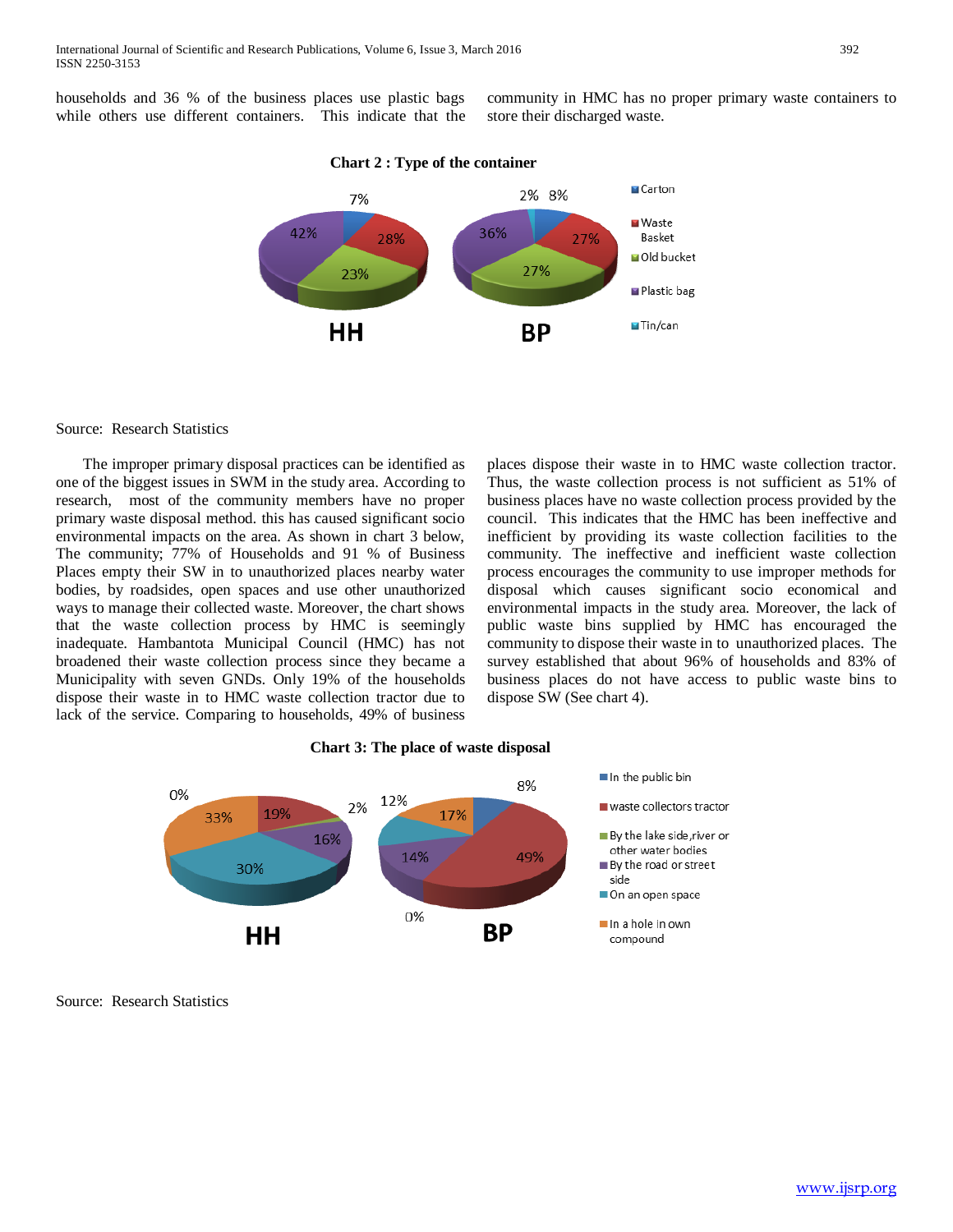**Chart 4: Availability of Public Waste Bins**



Source: Research Statistics

 The state of SWM collection process has considerably affected the satisfaction of the community. As shown in Chart 5, 75 % of householders are not satisfied with the solid waste collection process by HMC. Only 25 % of households are satisfied. according to community members, most of the areas under HMC have no daily waste collection process and thereby people are facing a lot of problems regarding the waste disposal

practices. Nevertheless, comparing to households, 44% of business places are satisfied with the process while 56% of business places are not. Further discussion with community organization members revealed that the state of solid waste collection process is inadequate for the community within all GNDs in HMC and therefore causes the low rate of public satisfaction.



Source: Research Statistics

 This situation therefore has led people to find various ways to dispose of their collected solid waste. The self observation of the research study discovered many illegal dumping sites in the study area. The photo 1 below shows unauthorized waste disposal by water bodies in HMC. The photo 2 shows the roads where people used to dump their waste while the photo 3 illustrates an illegal waste dumping site near Bundala National park where solid waste is scattered everywhere. The researcher investigated that most of the unauthorized waste dumping sites has the windblown polythene which caused a myriad of nuisances to residents, to the public and to the environment.

 Moreover, the community members mentioned that the unauthorized disposals have also been done by the tourists, travelers and visitors to the area. Most of the local and foreign tourists that have stayed within the HMC area have disposed a significant amount of waste to the open environment. The interviewed community leader pointed out that this is due to lack of public waste bins in the area. As there are no sufficient waste bins, visitors to the city just throw away the waste to the open areas and continue their journey (Field work, 2014).



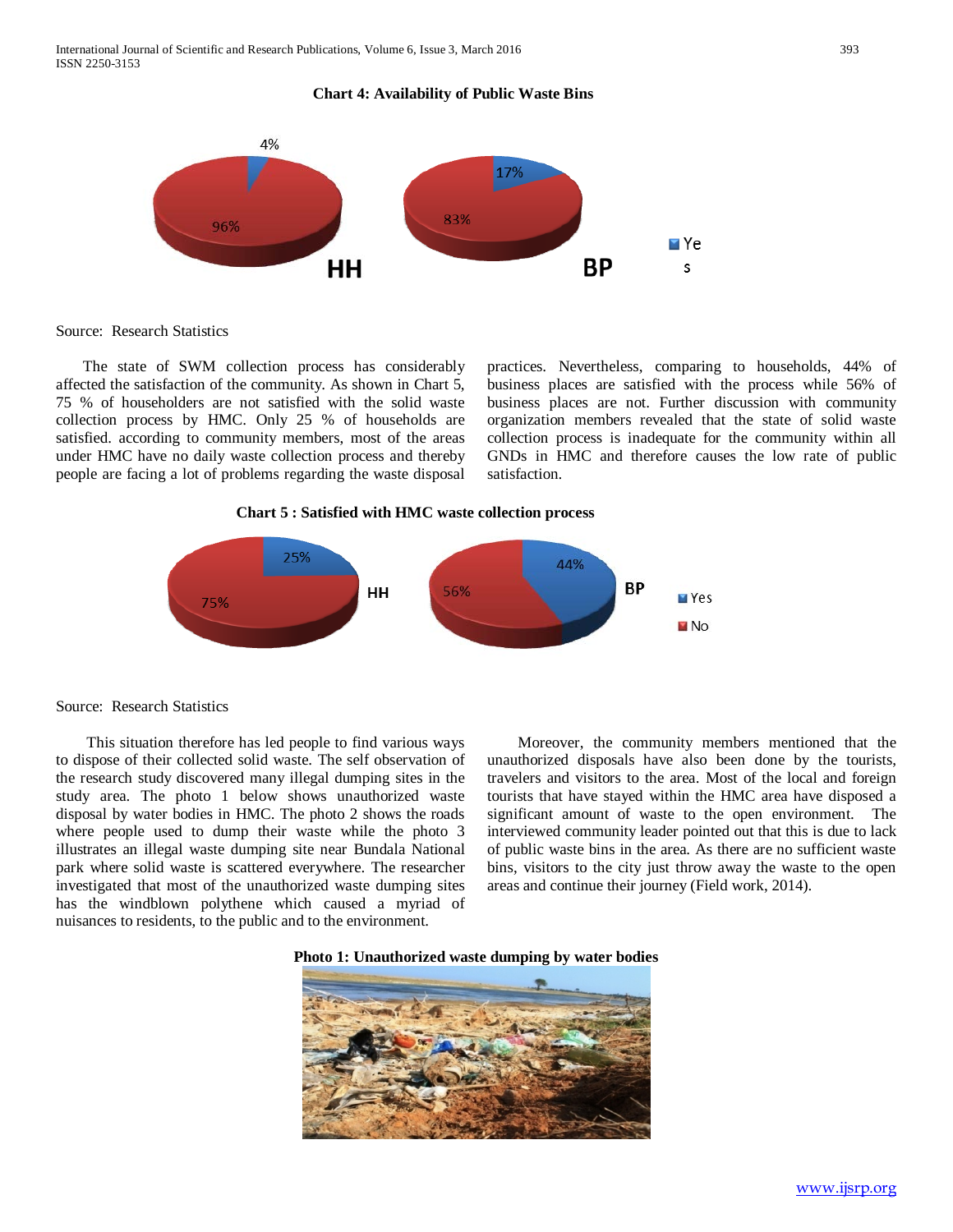#### **Photo 2 : Unauthorized waste disposal by the side of road**



Photo 3 : Illegal waste dumping site near Bundala National park



Source: Author (Self Observation)

# III. PROBLEMS AND CHALLENGES FOR SUSTAINABLE SOLID WASTE MANAGEMENT IN HMC

 Hambantota Municipal Council in Sri Lanka has been challenged to carry out sustainable Solid Waste Management due to the lack of financial and technical support, the lack of Public Awareness, information and education, the Lack of collaboration and public participation and the Lack of Legal instrument and policies. Therefore, in this phase, the paper discuss about these identified problems and challenges for sustainable Solid Waste Management process in HMC.

## 3.1. Lack of financial and technical support

 HMC has many issues due to lack of financial and technical support to provide its services to the community, especially to provide SWM services. The Hambantota Integrated Solid Waste Management Center was established to provide proper SWM process in the area. Thus, the center has significant challenges since the day it became under HMC's authority. HMC financial support is not sufficient for the management of daily generated SW in the area. The researcher discovered that there are not even basic facilities to maintain a proper waste collection process , proper disposal process or an effective SWM center. There are no sufficient buildings and the ones have, are not covered well and the floors are not concreted. Moreover the roofs of the buildings are damaged. No signs of the equipment needed in a fully operational and well-structured SWM. There were no weighbridge, gas recovery system and leachate collection system.

 Furthermore , the lack of technical support has cause the SWM process inefficient and ineffective. SWM should be carry out to support integrated waste management in the area. Thus the technical support from the beginning to the final phase is seems to be lack in HMC. The landfill site has not met the requirement of a sanitary landfill in HMC and therefore could be described as an open dump. Though the landfill had a recycling process and a composting process; they are not functioning well due to lack of technical and financial support.

## 3.2. lack of Public Awareness, information and Environmental Education

 Awareness among the public about the importance of SWM generally is not adequate in HMC. The Lack of adequate information regarding the adverse impact of solid waste is a major barrier for a successful waste management process and causes law rate of public awareness. This is due to lack of environmental education which gives basic knowledge on the importance of SWM. The way humans respond and co-operate on waste management issues is influenced by their education. Therefore, the public's education is an essential element of the success of any waste management program. However in the study area, 80 % of the household respondents to the questionnaire mentioned that they were not educated or given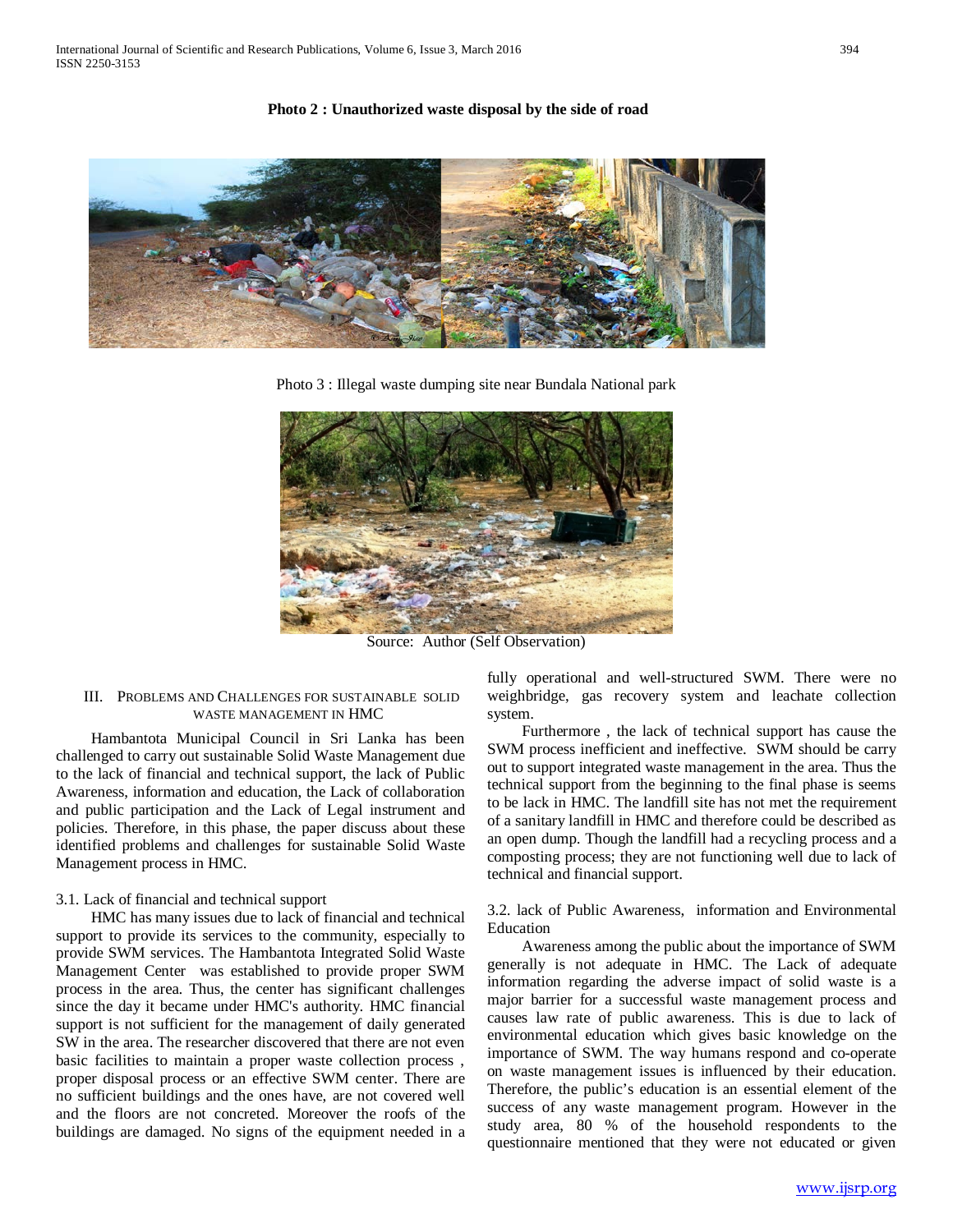information about proper waste management, recycling or waste separation by the authorities. Further research revealed that the people's willingness to separate waste and recycling of waste depends on their level of knowledge and availability of information. Reaching the community effectively with information regarding waste management was all that participants expect from authorities. due to the lack of information and education on solid waste management and environmental issues has significant impact on the poor SWM practices by the community in HMC.

#### 3.3. Lack of collaboration and public participation

 Collaboration between the local authorities, the Municipal council, development authorities, and community members are important for successful waste management practice. According to research study the cooperation with HMC and the community is lack in the study area. this has caused law level of public participation and support for successful SWM process. The local authorities and development authorities have their own independent process and have no interaction with other organizations. The officials do not exchange information with each other and therefore do all the activities independently. Moreover, the lack of intersectional collaboration in the waste sector is evident with the research area. Feeling of responsibility is one of the most important pillars of sustainable implementation of an ISWM system ( Klundert, 1999). Thus, Overlapping of responsibilities with different responsible persons are significant in the study area. Sometimes the responsible persons hand over the responsibility to others and causes ineffective and inefficient process. The lack of responsibility among officials and also the community makes the SWM process ineffective. Therefore, the issues of collaboration and responsibility has lead Hambantota Municipal Council's Solid Waste Management in to an inefficient and ineffective process.

## 3.4. Lack of Legal instrument and policies

 There is a gap in environmental coverage of the waste management law, since there are no requirements for reduction, recycling or other alternative options. The community is not well aware of the laws and regulations and therefore it is difficult to act with the legal instruments. The need for regulations and policies regarding SWM is a prevalent concern of community leaders and the council members. The absence of an integrated waste policy with development strategies is identified significant issue in the study area. Low recognition of the importance of environmental problems in general and lack of understanding of the importance of waste issues and their potential with development has not been identified. It should be noted that the development of waste management policy has also been hampered and will remain as a problem because of the lack of adequate information and data. As long as accurate and timely information is not available, decision making and the enforcement processes will be unfeasible. For the reason that, it is almost impossible to develop waste management plan, and consequently operational options without information on municipal waste flow. Moreover, due to lack of political priority and lack of national initiatives and fund allocation, waste management and resource recovery is still a low priority. The Policy framework is not comprehensive and updated to effectively cover the increasing waste problems due to economic growth.

#### IV. PROSPECTS AND POTENTIAL ON SWM IN HAMBANTOTA MUNICIPAL COUNCIL

 Hambantota is been developed as second urban hub in Sri Lanka which may give support for socio cultural and economic development with large commercial opportunities (Cassim, 2013). With this development process, it is necessary to propose and develop targets of a sustainable environment in order to achieve certain progress towards sustainability. For that, Sound Environmental Solid Waste Management is a necessary step. Especially waste generation, collection and disposal systems should be improved and interlinked very closely to achieve this target. However, as discussed above there are many problems and challenges for SWM in the study area and they should be addressed in a successful way. The responsible personal should consider on finding solutions and mitigate the impact of SW on the environment and finally socio economic development. In this phase , the paper discuss about prospects and potential on SWM in HMC in order to achieve sound environmental development in the study area.

4.1. Introduce the integrated Solid Waste Management system

 The Integrated Solid Waste Management (ISWM) is a new, broad, international consensus that has come to Manage SW/MSW in sustainable ways (UN Habitat, 2010). ISWM provides a frame of reference for designing and implementing new waste management systems and for analyzing and optimizing existing systems (UNEP, 2005). A successful waste management is inclusive, fully integrated with economic and social practices, and incorporate with all sectors of society. In order to achieve this target, an integrated approach should be considered. Integrated thinking for materials are the keys to waste management systems that can shift the waste sector from being the source of environmental problem to becoming the environmental problem solver (Hansen, 2010). Therefore, in order to improve SWM in HMC, waste prevention and minimization and Waste recycling and composting should be developed with the focus on ISWM. Moreover, Landfill System should be improved to successfully manage the final disposed waste to achieve sound environmental development in the study area.

## 4.1.1. Waste Prevention and Minimization

 The best preference for waste management is by preventing and minimizing the waste from the primary source. There are two principles in minimizing wastes. Firstly reducing the quantity of generated waste, and secondly adopting effective system to manage unavoidable waste (Pitt and Smith, 2003). The benefits of waste reduction activities are preventing the waste generation and reducing cost for waste management including cost for waste transportation, recycling and disposal. Since this the only way to reduce the growth of waste amount, waste prevention should have the highest priority in waste strategy (Staniskis and Stasiskiene, 2005). Therefore, it is important to improve and focus on waste prevention and minimization at the primary level in order to have ISWM system in the study area.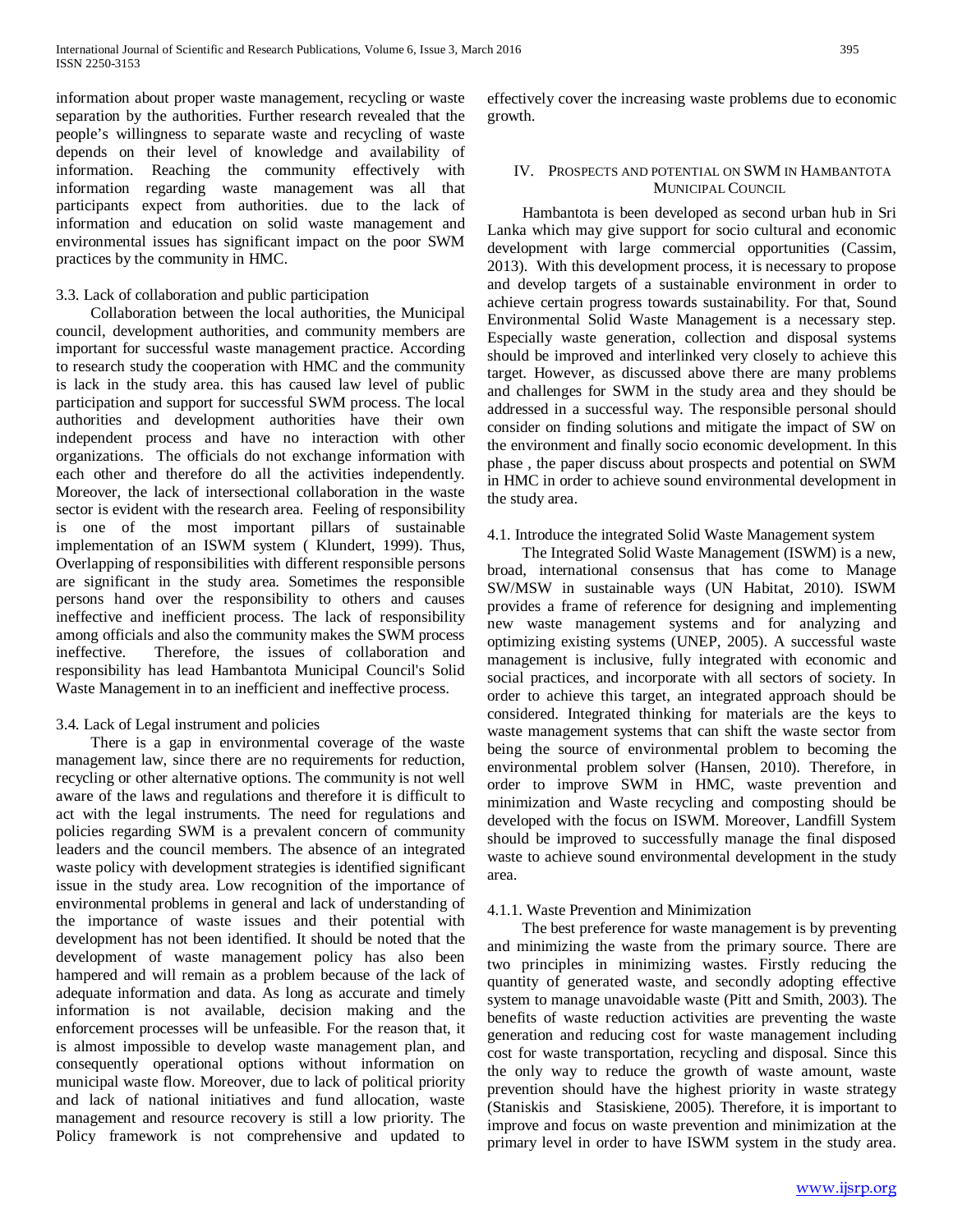However, the confusion of public due to lack of information , education and awareness has become main barrier to waste prevention. Therefore, The education on SWM is a necessity in the study area.

#### 4.1.2. Waste Recycling and Composting

 In order to develop ISWM system, resource recovery and reuse is essential. Therefore, HMC should promote waste separation, recycling and reuse. Recycling is cheaper and more environmentally friendly alternative than seeking new landfill site and extend the lifespan of the existing landfill. Besides, the ISWM system is more economical by replacing raw materials with used materials, and creates jobs. To ensure the successful of recycling, people must know how to recycle and be motivated to recycle. Implementation of recycle campaign is a way to reduce waste disposal problem. Holding workshops and awareness programmes are necessary in HMC. The lack of opportunities to sell collected waste decreases the interest of people towards Recycling. HMC should introduce a process where people can sell their recycled waste. In this way the council can encourage people to separate their waste. Moreover, it will help to carry on effective and efficient recycling process in HMC while reducing the waste amount in the land fill site.

 Moreover, when the waste is been separated, the organic waste can be reused by making compost. Composting can be identified as one of the best methods to manage organic SW in HMC since comparably high amounts of organic wastes are discarded by the community. Through a composting process, it is possible to reduce the landfill waste. It will provide more sound management as well as improvement of environmental conditions in the waste management site.

## 4.1.3. Improve on Landfill System

 The landfill site should be properly managed to avoid heaping of waste and burning. HISWMC should be adequately resourced by the government to ensure efficient and effective waste management in the area as the area is developed under a government development project. As the land fill site is to be relocated, the development authorities should give the priority for that as soon as possible before the SWM becomes a significant issue in HMC. The HMC should coordinate with other corporate bodies like National Solid Waste Management Centre as well as with the NGOs to pull technical support and financial resources to sustain the institutions managing. Moreover, the polluter pay principle should be introduced. In order to provide the necessary resources to sustain good landfill practices, businesses population should be encouraged to send their wastes to landfill sites as an option to manage their waste. Charging tipping fees on industries for waste disposal to increase motivation on waste minimization and can strengthen the economy of the HMC. Furthermore, there should be a Furthermore, there should be a monitoring process for the management of the SW collection process, HISWMC and landfill site.

## 4.2. Improve financial and technical support

 The lack of financial support has caused ineffective and inefficient SWM process in HMC. Therefore, the government should consider on providing sufficient finance to carry on ISWM system. HMC also should focus on the methods which can help to improve economy in the council such as polluter pay method and charging assessment tax. Moreover, there should be adequate core waste management equipment and technical support for efficient and effective SWM process. The weighbridge, gas recovery system and leachate collection system must be established in the land fill site. the technical support should be provided in each phase of SWM to improve proper waste management system in the study area.

4.3. Improve Public Awareness, information and Environmental Education

 Understanding public behavior is critical in ISWM process. Lack of knowledge among the society and social norms often the significant obstacles that negatively affect solid waste practices (Begum, 2009). Environmental attitudes, behaviors and participation are highly influenced by knowledge. Therefore the council should consider on improving information and environmental education in the study area. the environmental education is a necessity in the first phase of the SWM process since the study found that the lack of information and education has significant relationship with proper waste management in HMC. According to Zurbrugg (2002), The public's willingness to cooperate and participate in waste management relies on their awareness and attitude. Therefore improving awareness in HMC should be given the highest priority. The most effective method of educating public differs according to location, types of waste management system in use, and socio-economic factors (Grodzinska-Jurczak et al, 2003). Therefore, the education and awareness campaign planned should take these factors into account for maximum effectiveness. Policies should be formulated to focus on promoting knowledge, education, and skills on environmental friendly waste management.

## 4.4. Improve cooperation, public participation and collaboration

 It is important to cooperate with the community when they carry on any kind of process that affects the society and its wellbeing. The researcher proposes that the action plan should be built with citizen participation. The HMC could start lobbying system in order to interact with the community groups. Creating waste management community groups and give them the responsibility to keep the specific area cleaned is suggested. In that way, the community will act more properly as the responsibility is on them if the waste is discharged in improper ways. Moreover, the development authorities' should ensure more interaction and collaboration with the local governments when they are doing development processes as the development accelerates the SW generation. Therefore, the development authorities have the responsibility to interact with the responsible persons for SWM and develop strategies for better SWM processes with the development policy. The responsible persons for SWM should get involved in the process more actively. Especially the political bodies in HMC and managerial persons should involve themselves in the activities more actively in order to carry out a better SWM in HMC. The mayor as the leader of the HMC should focus on how to act not only as a political body but also as a responsible person for the HMC and to the community with his duties.

4.5. Develop Legal instrument, policies and Monitoring process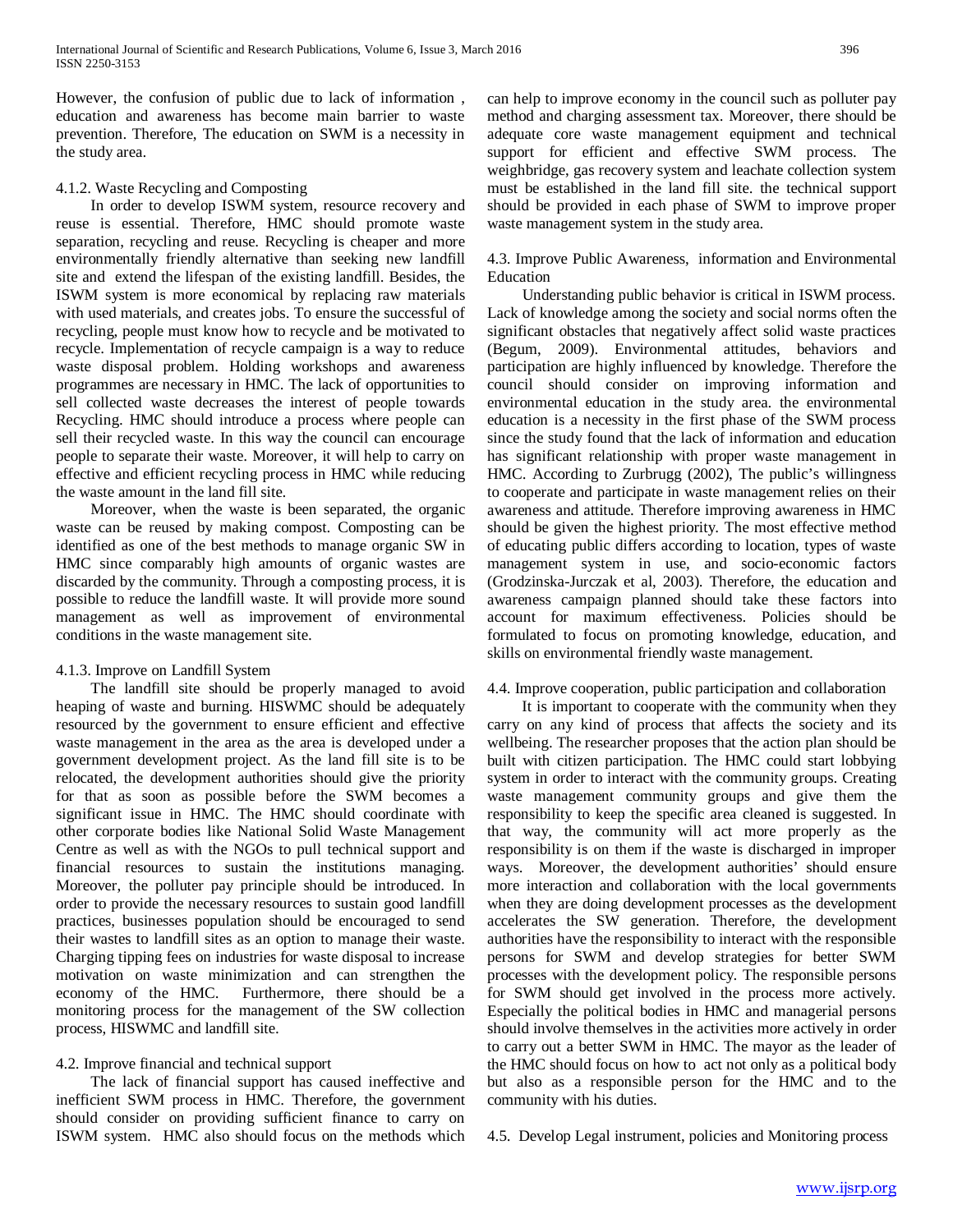Laws and regulation should be improved for proper waste management practices at local levels and at national levels. The community would be more willing to practice proper waste dumping, waste separation and recycling once such a regulation is in place. The media, posters and public notices should be used more in order to increase the awareness about the laws and regulations. Moreover, the waste management should be integrated with development policies. There should be SWM in each every development policy in order to fulfill their eco friendly strategies. finally HMC should introduce monitoring process. Most of the SWM systems has been ineffective and inefficient due to lack of monitoring system. In HMC, the waste management has not been monitored in a proper way. Therefore, monitoring process for the management of the HISWMC and landfill site in HMC should be developed.

4.6. Usage of Sound Environmental Development strategy with development process

 There should be more environmentally friendly processes combined with development processes to mitigate the significant impacts. Sustainable use of environmental resources and services are important for sound environmental development. Therefore, to achieve sustainable development goals, the development authorities should enlarge their attentiveness towards sound environmental development and mitigate impact on the environment. Especially mitigating SWM impact is necessary for sustainable development. Therefore, as discussed above, the development practitioner in collaboration with Local government should develop a process for SWM. That would help to promote eco friendly strategies towards sustainability in new development processes. Most of the people believe the environmental conservation is important for sustainable development. Therefore, authorities should encourage people to promote more environmental friendly behavior.

#### V. CONCLUSIONS

 Hambantota has experienced rapid urbanization and development over the last few years. This situation has increased the generation and changes the characteristics of MSW. Therefore the SWM should be developed as an effective and efficient process in order to achieve sustainable development in the area. Thus, the lack of financial and technical support, the lack of Public Awareness, information and education, the Lack of collaboration and public participation and the Lack of Legal instrument and policies challenge SWM process in HMC. The fundamental aspect that needs to be considered to mitigate these challenges is implementing Integrated Solid Waste Management System in HMC. MSW prevention, minimization, and recycling should be put at the top hierarchy in MSW management. The national and local government should focus on providing financial and technical support. The council should consider on improving information, environmental education and awareness in the study area. The HMC could start lobbying system in order to interact with the community groups. Policies should be formulated to focus on promoting knowledge, education, and skills on environmental friendly waste management. In order to develop a comprehensive waste management program, The responsible persons for SWM should get involved in the process more actively. Especially the political bodies in HMC and managerial persons should involve themselves in the activities more actively in order to carry out a better SWM in HMC. Finally, the development authorities should enlarge their attentiveness towards sound environmental development in HMC.

#### **REFERENCES**

- [1] Anand, S., (2010).Solid waste management, Mital publication.
- [2] Begum, R. A., et al. (2009). Attitude and Behavioral Factors in Waste Management in the Construction Industry of Malaysia. pp. 321–328.
- [3] Cassim, N., (2013). Future of Hambantota as a hub: Progress so far and unfolding new opportunities : [Accessed on 2013/09/18]. http://www.ft.lk/2013/09/13/future-of-hambantota-as-a-hub-progress-sofar-and-unfolding-new-opportunities/
- [4] DCS Sri Lanka (2012).Population of Sri Lanka by District: [Accessed on 2013/10/18].http://www.statistics.gov.lk/PopHouSat/CPH2011/Pages/sm/C PH%202011\_R1.pdf Grodzinska-Jurczak, M., M. Tarabula, and A.D. Read. (2003). Increasing Participation in Rational Municipal Waste Management:A Case Study Analysis in Jaslo City. pp. 67–88.
- [5] Hansen, J. A. (2010). Cities as Sustainable Development Drivers. Waste Management & Research. pp. 383–38
- [6] Klundert A.V., (1999). Integrated Sustainable Waste Management: the selection of appropriate technologies and the design of sustainable systems is not (only) a technical issue: [Accessed 2013/03/12]. http://www.worldbank.org/urban/solid\_wm/erm/Annexes/US%20Sizes/Ann ex%204B.3.pdf
- [7] Pitt, M. and A. Smith. (2003). Waste Management Efficiency at UK Airports. Journal of Air Transport Management . pp. 103–11
- [8] Ramachandra, T.V., (2006). Management of municipal solid waste. TERI press.
- [9] Sasikumar, K.,Krishna,S.G., (2009).Solid Waste Management. PHI Learning
- [10] SATREPS (2014).Waste amount and composition survey in Hambantota MC. JICA.
- [11] Schübeler, P., (1996). Conceptual Framework for Municipal Solid Waste Management in Low-Income Countries, World Bank: [accessed on 2013/09/25].

http://www.worldbank.org/urban/solid\_wm/erm/CWG%20folder/conceptua lframework.pdf

- [12] Staniskis, J. K. and Z. Stasiskiene. (2005). Industrial Waste Minimization-Experience from Lithuania. Waste Management & Research. pp. 282–290
- [13] Tchobanogious et al ., (2002). Introduction.In, Tchobanogious, G andKreith, F., Handbook of Solid Waste Management, McGraw Hill Professional.
- [14] UN Habitat (2010). Solid waste management on the world cities: water and sanitation on the world cities. Earthscan publication.
- [15] UNEP (2005).Solid Waste Management. [Accessed 2013/03/12]. http://www.unep.org/ietc/Portals/136/SWM-Vol1-Part1- Chapters1to3.pdf
- [16] Zurbrugg, C., (2002). Urban Solid Waste Management in Low-Income Countries of Asia How to Cope with the Garbage Crisis, in Scientific Committee on Problems of the
- [17] Environment (SCOPE), Urban Solid Waste Management Review Session: Durban, South Africa.

#### **AUTHORS**

**First Author** – Asiri D Vitharana, UIA-DM, University Of Ruhuna, Sri Lanka.